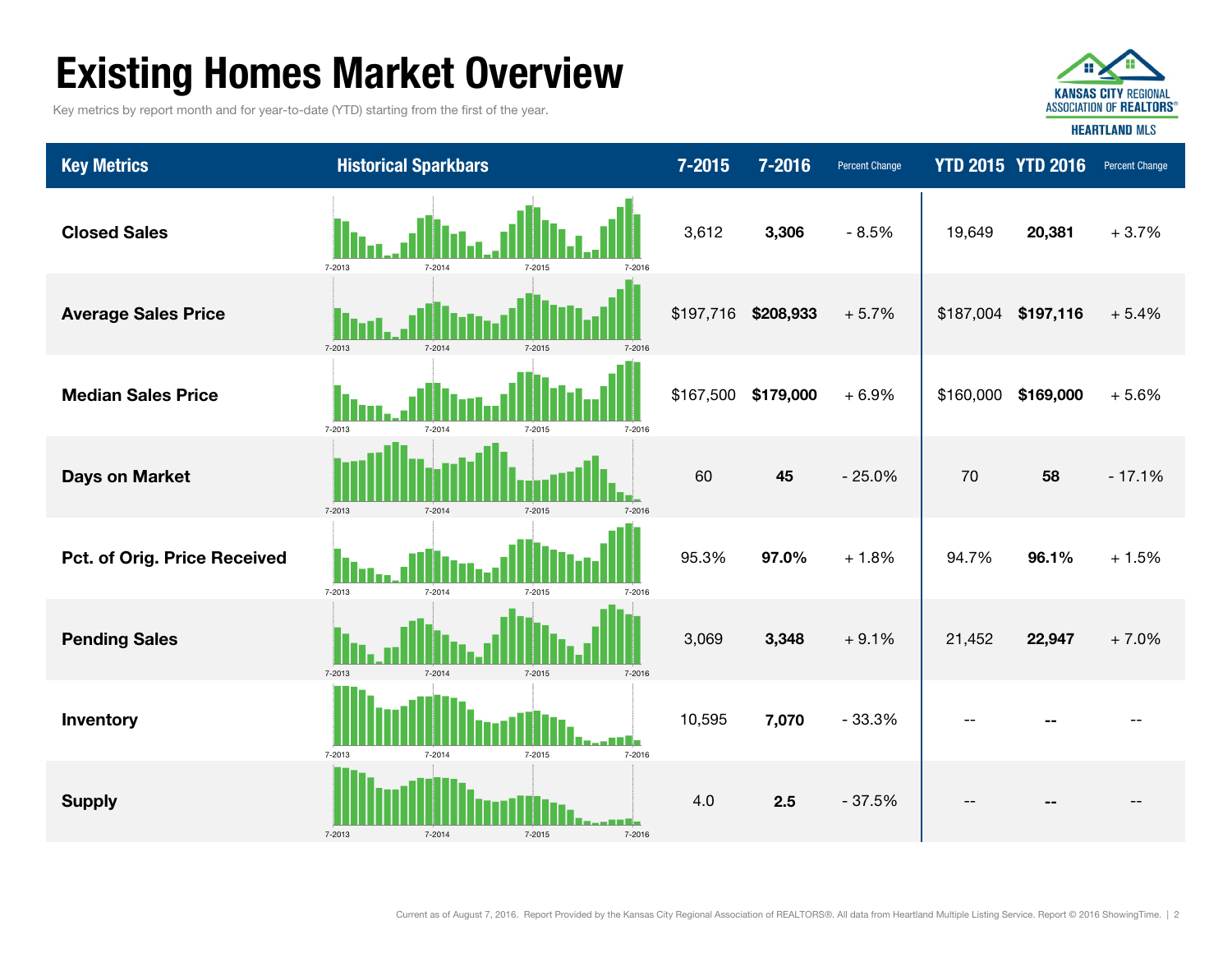### New Homes Market Overview

Key metrics by report month and for year-to-date (YTD) starting from the first of the year.



Key Metrics **Micropher Historical Sparkbars 7-2015 7-2015 7-2016** Percent Change YTD 2015 YTD 2016 Percent Change Closed Sales 328 315 - 4.0% 2,075 + 8.4% Average Sales Price **19.12 of Late of Late 10 and 11 | 1** | **1** | **1** | **1** | **1** | **1** | **1 1 1 1** \$365,532 \$375,490 + 2.7% \$357,733 \$368,867 + 3.1% 1,915 Median Sales Price \$329,975 \$348,300 + 5.6% \$326,975 \$336,367 + 2.9% - 7.7%101.4% $+0.4%$ Days on Market **155** 143 **Pct. of Orig. Price Received 101.0% 101.0 | 101.0 | 101.0 | 101.0 | 101.0 | 101.0 | 101.0 | 101.0 | 101.0 | 101.0 | 101.0 | 101.0 | 101.0 | 101.0 | 101.0 | 101.0 | 101.0 | 101.0 | 101.0 | 101.0 | 101.0 | 101.0 | 101.0 |** + 8.6%Inventory 1,384 1,346 - 2.7% -- --**Pending Sales 305 254 - 16.7% 2.287 2.484** Supply 5.3 4.8 - 9.4% -- -- --7-2013 7-2014 7-2015 7-2016 7-2013 7-2014 7-2015 7-2016 7-2013 7-2014 7-2015 7-2016 7-2013 7-2014 7-2015 7-2016 7-2013 7-2014 7-2015 7-2016 7-2013 7-2014 7-2015 7-2016 7-2013 7-2014 7-2015 7-2016 7-20137-2014 7-2015 7-2016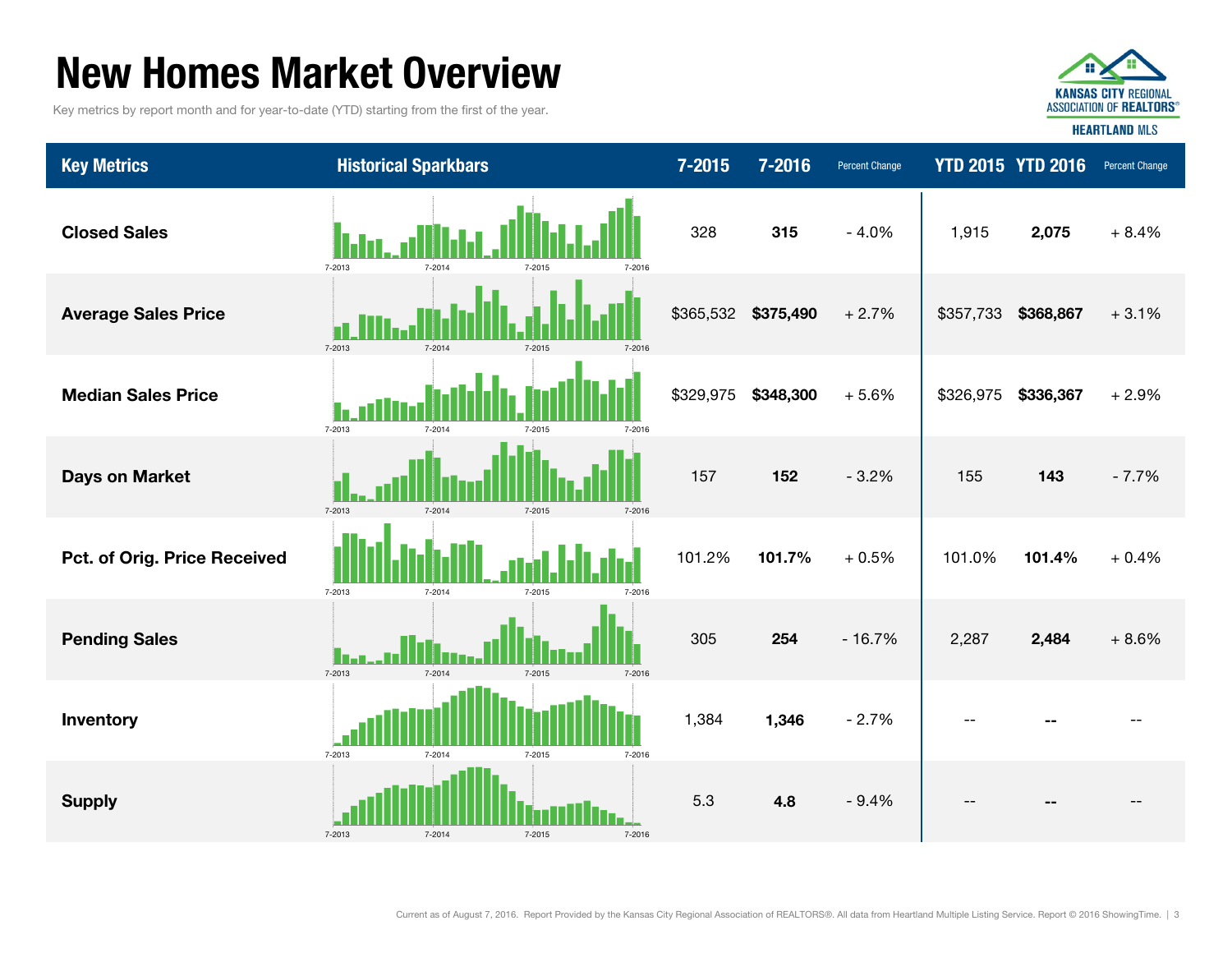### New and Existing Homes Combined Activity Overview

Key metrics by report month and for year-to-date (YTD) starting from the first of the year.



| <b>Key Metrics</b>           | <b>Historical Sparkbars</b>              | 7-2015    | 7-2016    | <b>Percent Change</b> |           | <b>YTD 2015 YTD 2016</b> | <b>Percent Change</b> |
|------------------------------|------------------------------------------|-----------|-----------|-----------------------|-----------|--------------------------|-----------------------|
| <b>Closed Sales</b>          | 7-2013<br>7-2014<br>7-2016<br>7-2015     | 3,940     | 3,621     | $-8.1%$               | 21,566    | 22,456                   | $+4.1%$               |
| <b>Average Sales Price</b>   | 7-2013<br>7-2014                         | \$211,726 | \$223,434 | $+5.5%$               | \$202,182 | \$213,002                | $+5.4%$               |
| <b>Median Sales Price</b>    | 7-2013<br>7-2014<br>7-2015<br>7-2016     | \$176,500 | \$189,900 | $+7.6%$               | \$170,000 | \$179,900                | $+5.8%$               |
| <b>Days on Market</b>        | 7-2013<br>$7 - 2014$<br>7-2015<br>7-2016 | 68        | 55        | $-19.1%$              | 77        | 66                       | $-14.3%$              |
| Pct. of Orig. Price Received | 7-2013<br>7-2014<br>7-2015<br>7-2016     | 95.8%     | 97.4%     | $+1.7%$               | 95.2%     | 96.6%                    | $+1.5%$               |
| <b>Pending Sales</b>         | 7-2013<br>7-2014<br>$7 - 2015$<br>7-2016 | 3,374     | 3,602     | $+6.8%$               | 23,740    | 25,431                   | $+7.1%$               |
| Inventory                    | 7-2013<br>7-2014<br>7-2015<br>7-2016     | 11,982    | 8,416     | $-29.8%$              |           |                          |                       |
| <b>Supply</b>                | 7-2013<br>7-2014<br>7-2015<br>7-2016     | 4.1       | 2.7       | $-34.1%$              |           |                          |                       |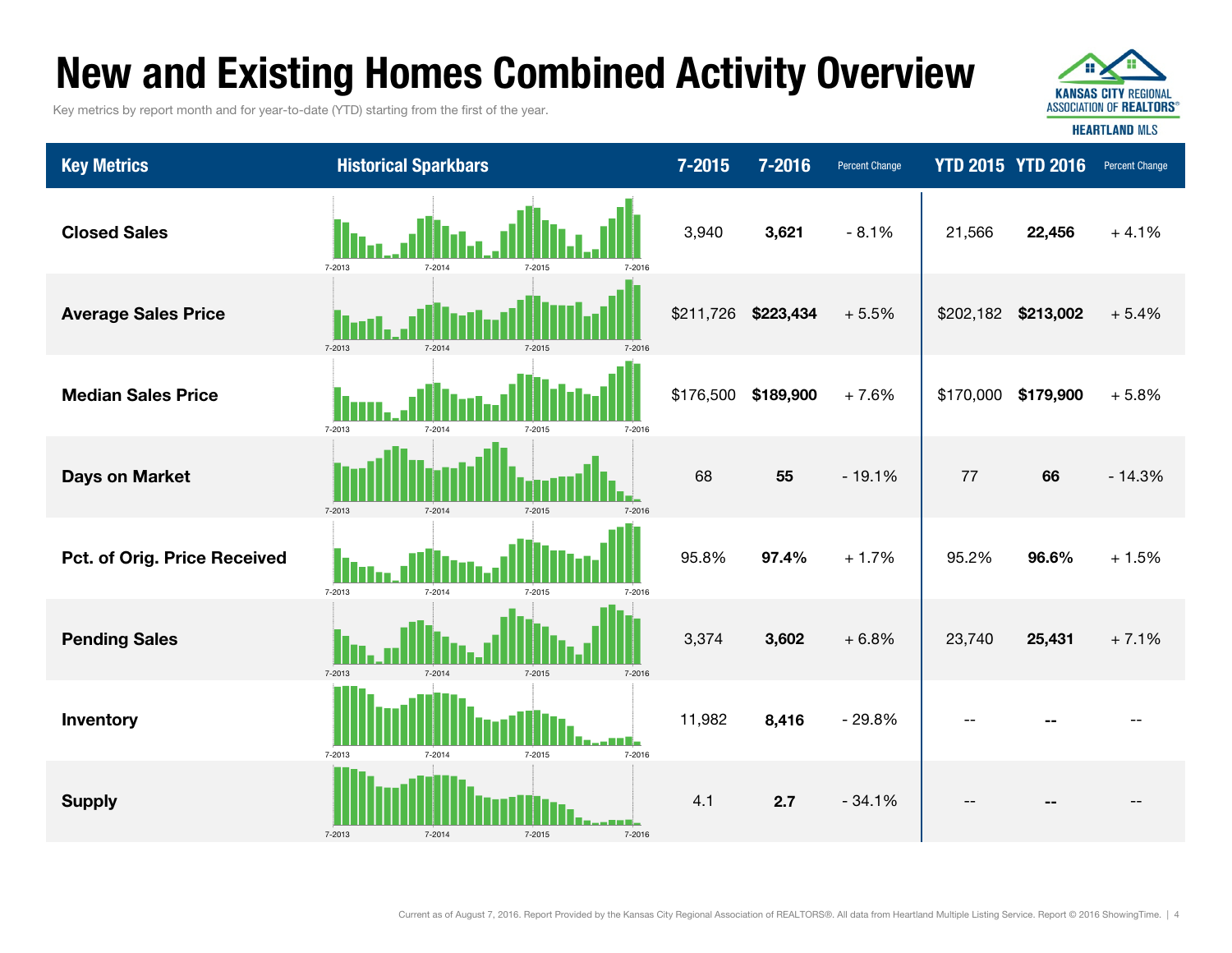### Closed Sales

A count of the actual sales that closed in a given month.



Year-Over-Year Change



#### Historical Closed Sales by Month

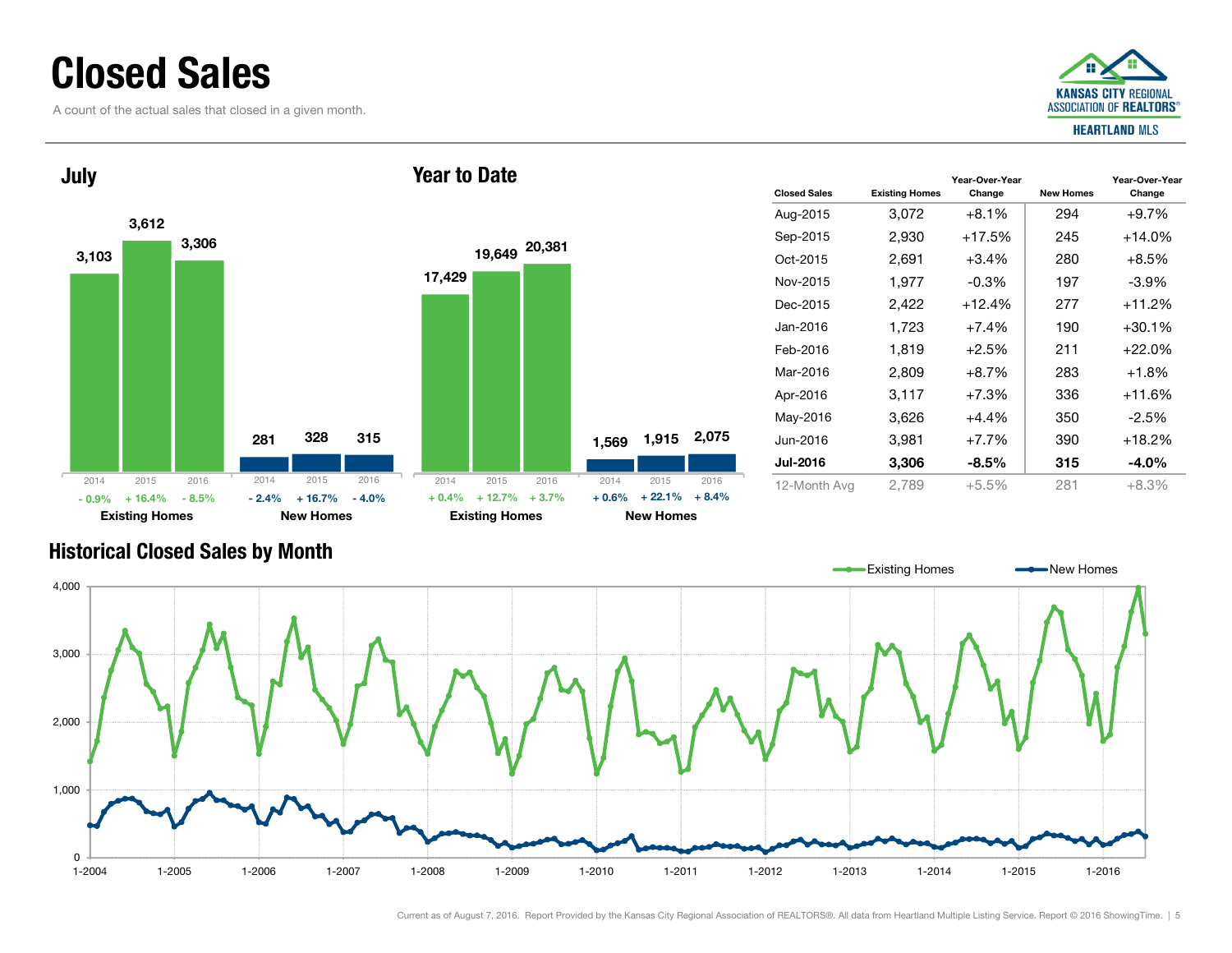### Average Sales Price

July

Average sales price for all closed sales, not accounting for seller concessions, in a given month.



#### \$189,988 \$197,716 \$208,933 \$362,373 \$365,532 \$375,490 Existing Homes New Homes \$175,912 \$187,004 \$197,116 \$354,364 \$357,733 \$368,867 Existing Homes New Homes 2014 2015 2016  $+ 4.1%$  $\%$  + 5.7% + 5.6% + 0.9% + 2.7% + 6.0% + 6.3% + 5.4% + 4.6% + 1.0% + 3.1% 2014 2015 2016 2014 2015 2016 2014 2015 2016 + 3.9% $\%$  + 4.1% + 5.7% + 5.6% + 0.9% + 2.7% + 6.0% + 6.3% + 5.4% + 4.6%

|                  |                       | Year-Over-Year |                  | Year-Over-Year |
|------------------|-----------------------|----------------|------------------|----------------|
| Avg. Sales Price | <b>Existing Homes</b> | Change         | <b>New Homes</b> | Change         |
| Aug-2015         | \$191,497             | $+3.3%$        | \$346,313        | $-1.8%$        |
| Sep-2015         | \$186,525             | $+5.1\%$       | \$383,126        | $+3.9\%$       |
| Oct-2015         | \$184,052             | $+6.3%$        | \$368,101        | $+1.8\%$       |
| Nov-2015         | \$185,948             | $+5.2%$        | \$351,123        | $-2.1\%$       |
| Dec-2015         | \$182,975             | $+5.1%$        | \$395,152        | $+1.7%$        |
| Jan-2016         | \$169,989             | $+0.6%$        | \$367,691        | -1.0%          |
| Feb-2016         | \$173,839             | $+4.7%$        | \$349,852        | $-8.9\%$       |
| Mar-2016         | \$184,448             | $+5.2%$        | \$356,822        | $-2.6\%$       |
| Apr-2016         | \$194,715             | $+6.5\%$       | \$368,783        | $+6.3%$        |
| May-2016         | \$203,974             | $+5.3%$        | \$369,123        | $+9.3%$        |
| Jun-2016         | \$214,190             | $+7.4%$        | \$382,961        | $+7.9%$        |
| <b>Jul-2016</b>  | \$208,933             | $+5.7%$        | \$375,490        | $+2.7%$        |
| 12-Month Avg*    | \$183,467             | +5.2%          | \$360,876        | $+2.2%$        |

Historical Average Sales Price by Month

\* Avg. Sales Price for all properties from August 2015 through July 2016. This is not the average of the individual figures above.



Year to Date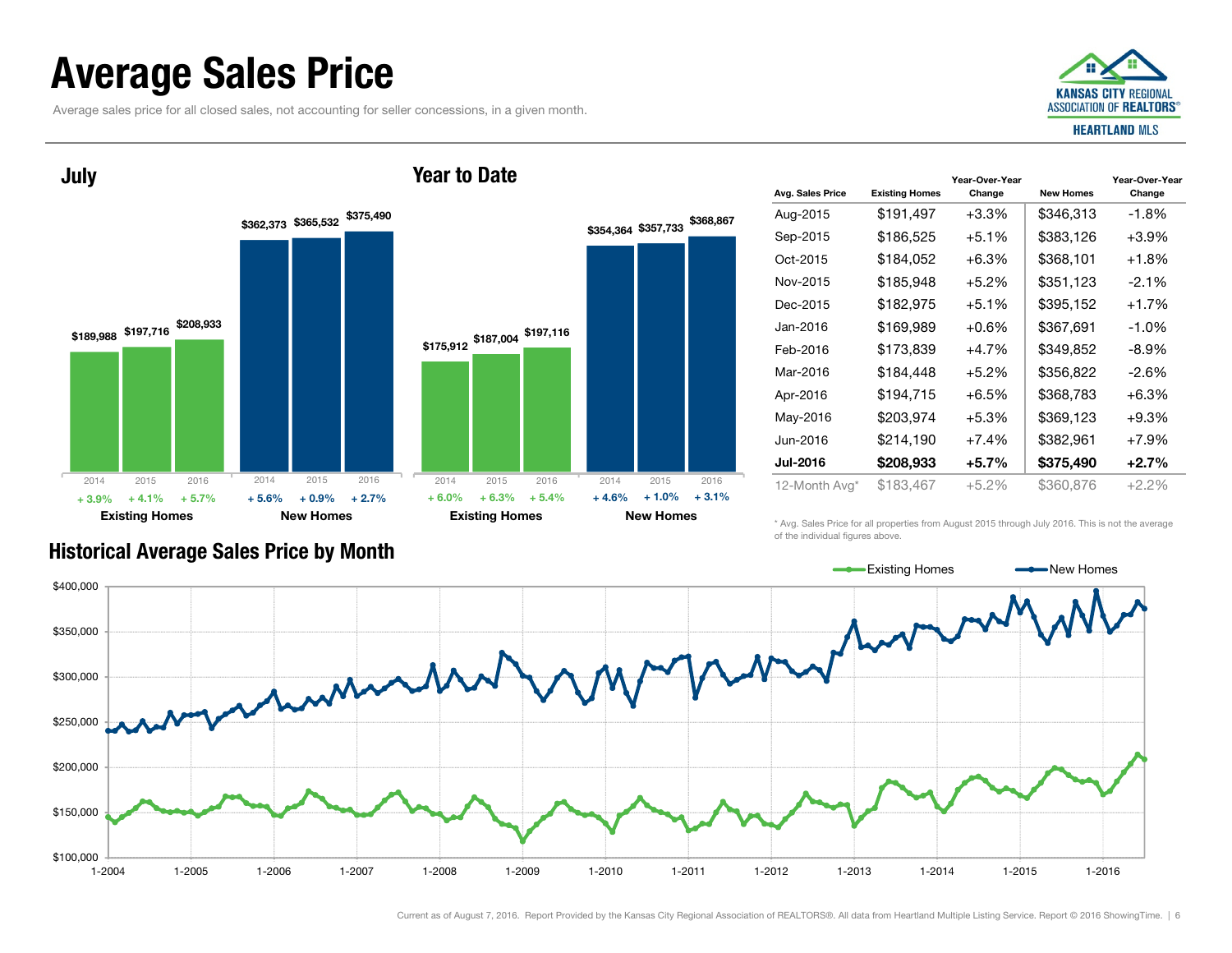### Days on Market Until Sale

Average number of days between when a property is listed and when an offer is accepted in a given month.



#### 6914560157 45152Existing Homes New Homes July 781357015558 143Existing Homes New Homes Year to Date2014 2015 2016 - 13.0%- 11.5% $\%$  - 13.0% - 25.0% + 35.5% + 8.3% - 3.2% - 6.0% - 10.3% - 17.1% + 4.7% + 14.8% - 7.7% 2014 2015 2016 20142015 2016 2014 2015 2016

|                 |                       | Year-Over-Year |                  | Year-Over-Year |
|-----------------|-----------------------|----------------|------------------|----------------|
| Days on Market  | <b>Existing Homes</b> | Change         | <b>New Homes</b> | Change         |
| Aug-2015        | 61                    | -17.6%         | 140              | $+22.8%$       |
| Sep-2015        | 65                    | $-11.0%$       | 127              | $+8.5%$        |
| Oct-2015        | 66                    | $-15.4%$       | 113              | $+4.6%$        |
| Nov-2015        | 67                    | $-10.7%$       | 108              | +1.9%          |
| Dec-2015        | 71                    | $-13.4%$       | 94               | $-13.0\%$      |
| Jan-2016        | 76                    | $-12.6%$       | 114              | $-9.5%$        |
| Feb-2016        | 80                    | $-11.1%$       | 134              | $-10.1%$       |
| Mar-2016        | 69                    | $-16.9%$       | 125              | $-26.0\%$      |
| Apr-2016        | 58                    | $-18.3%$       | 156              | $+5.4%$        |
| May-2016        | 51                    | $-16.4%$       | 156              | $-4.9%$        |
| Jun-2016        | 49                    | $-18.3%$       | 142              | $-7.2\%$       |
| <b>Jul-2016</b> | 45                    | $-25.0\%$      | 152              | $-3.2\%$       |
| 12-Month Avg*   | 72                    | $-15.7\%$      | 138              | -3.6%          |

\* Days on Market for all properties from August 2015 through July 2016. This is not the average of the individual figures above.



#### Historical Days on Market Until Sale by Month

Current as of August 7, 2016. Report Provided by the Kansas City Regional Association of REALTORS®. All data from Heartland Multiple Listing Service. Report © 2016 ShowingTime. | 8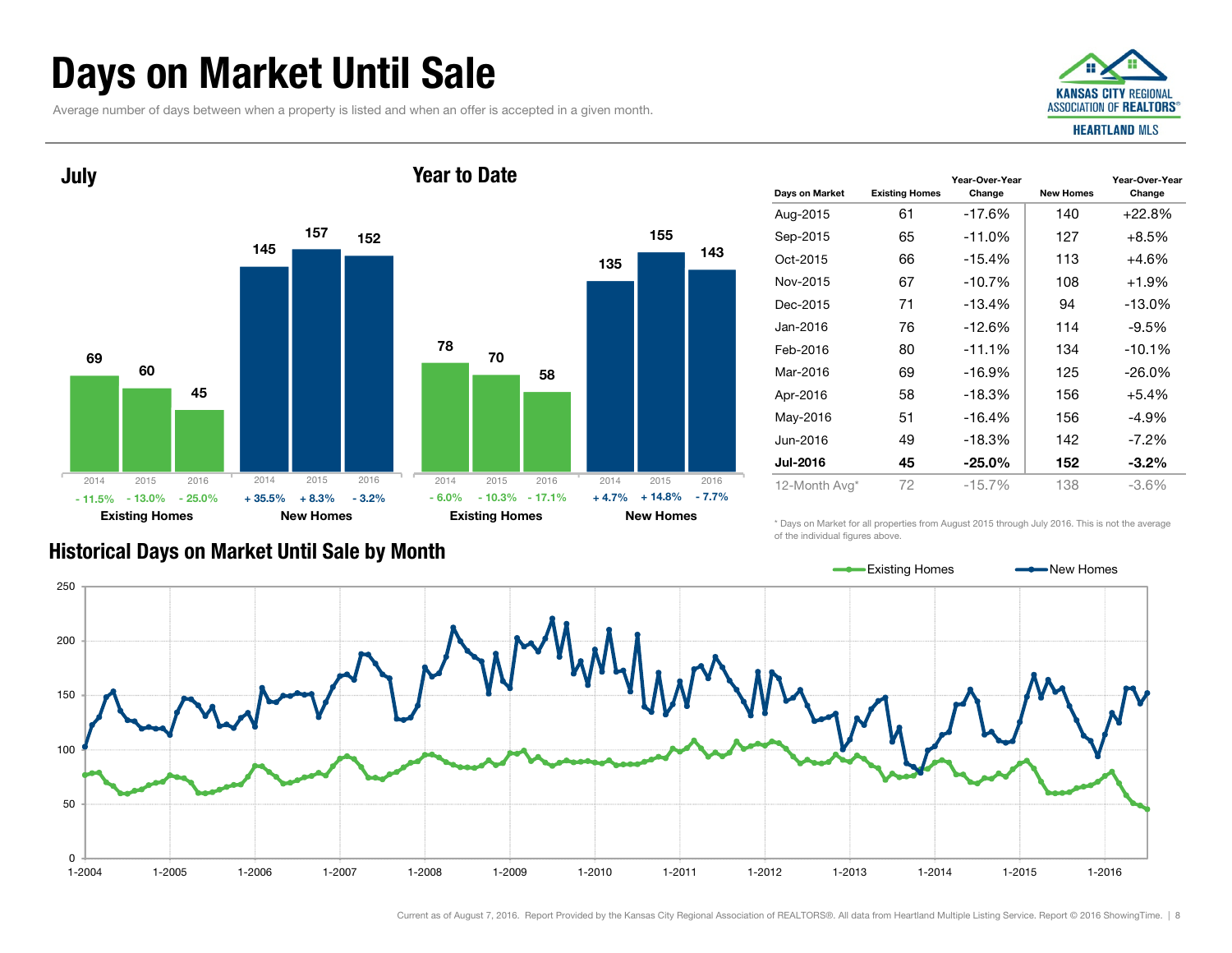# Percentage of Original List Price Received

Percentage found when dividing a property's sales price by its original list price, then taking the average for all properties sold in a given month, not accounting for seller concessions.



#### 94.4%101.6%101.2%101.7%95.3%97.0%Existing Homes New Homes July 93.6%101.8% 101.0%101.4% 94.7%96.1%Existing Homes New Homes Year to Date2014 2015 2016+ 1.0% $\%$  + 1.8% - 0.2% - 0.4% + 0.5% + 0.5% + 1.2% + 1.5% + 0.3% - 0.8% + 0.4% 2014 2015 2016 2014 2015 2016 2014 2015 2016 - 0.2% $\%$  + 1.0% + 1.8% - 0.2% - 0.4% + 0.5% + 0.5% + 1.2% + 1.5% + 0.3%

| Pct. of Orig. Price<br><b>Received</b> | <b>Existing Homes</b> | Year-Over-Year<br>Change | <b>New Homes</b> | Year-Over-Year<br>Change |
|----------------------------------------|-----------------------|--------------------------|------------------|--------------------------|
| Aug-2015                               | 94.9%                 | $+1.2%$                  | 101.6%           | $+0.3%$                  |
| Sep-2015                               | 94.5%                 | $+1.2%$                  | 100.7%           | $-1.2\%$                 |
| Oct-2015                               | 94.3%                 | $+1.4%$                  | 101.8%           | $0.0\%$                  |
| Nov-2015                               | 94.0%                 | $+1.0%$                  | 101.2%           | $-0.8\%$                 |
| Dec-2015                               | 93.3%                 | $+1.0%$                  | 101.9%           | $+0.1%$                  |
| Jan-2016                               | 93.7%                 | $+1.7%$                  | 101.5%           | $+1.0%$                  |
| Feb-2016                               | 93.3%                 | $+0.8%$                  | 100.7%           | $+0.3\%$                 |
| Mar-2016                               | 95.2%                 | $+1.6%$                  | 101.3%           | +0.5%                    |
| Apr-2016                               | 96.6%                 | $+1.6%$                  | 101.7%           | $+0.5%$                  |
| May-2016                               | 97.0%                 | $+1.5%$                  | 101.3%           | $0.0\%$                  |
| Jun-2016                               | 97.4%                 | $+1.8%$                  | 101.1%           | $0.0\%$                  |
| <b>Jul-2016</b>                        | 97.0%                 | $+1.8%$                  | 101.7%           | +0.5%                    |
| 12-Month Avg*                          | 94.1%                 | $+1.4%$                  | 101.3%           | $+0.1%$                  |

#### Historical Percentage of Original List Price Received by Mont h

\* Pct. of Orig. Price Received for all properties from August 2015 through July 2016. This is not the average of the individual figures above.



 $\sim$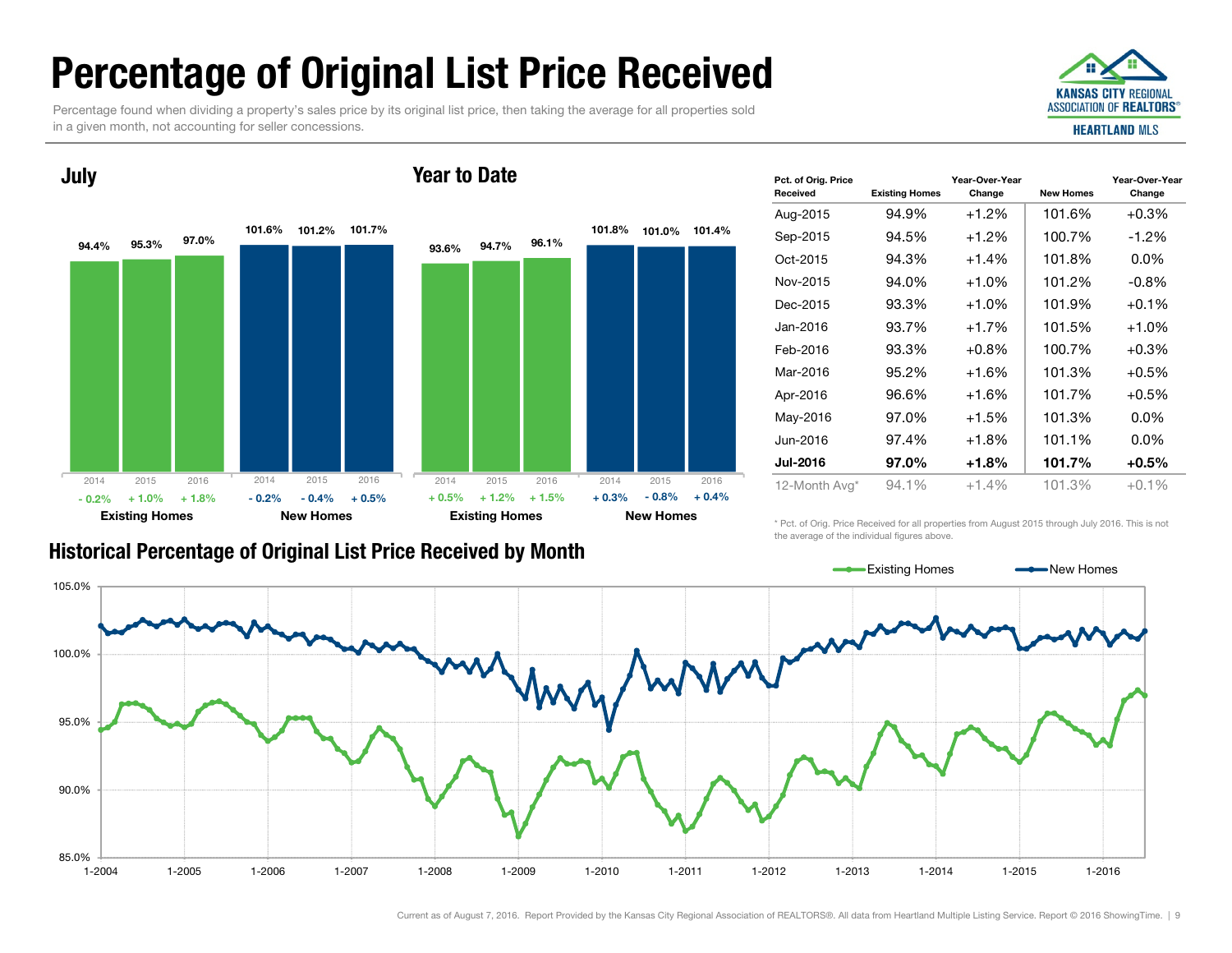### Pending Sales

A count of the properties on which offers have been accepted in a given month.





| <b>Pending Sales</b> | <b>Existing Homes</b> | Year-Over-Year<br>Change | <b>New Homes</b> | Year-Over-Year<br>Change |
|----------------------|-----------------------|--------------------------|------------------|--------------------------|
| Aug-2015             | 2,957                 | $+15.3%$                 | 272              | $+32.7%$                 |
| Sep-2015             | 2,606                 | $+14.6%$                 | 220              | $+8.4\%$                 |
| Oct-2015             | 2,374                 | $+9.8\%$                 | 225              | $+17.2%$                 |
| Nov-2015             | 2,097                 | $+13.1%$                 | 207              | $+14.4%$                 |
| Dec-2015             | 1,732                 | $+5.4%$                  | 207              | $+21.8%$                 |
| Jan-2016             | 2,216                 | $+0.1%$                  | 258              | $-3.7\%$                 |
| Feb-2016             | 2,903                 | $+12.7%$                 | 360              | $+26.8%$                 |
| Mar-2016             | 3,629                 | $+9.7%$                  | 488              | $+32.2%$                 |
| Apr-2016             | 3,816                 | $+4.4%$                  | 433              | $+4.8%$                  |
| May-2016             | 3,621                 | $+8.2\%$                 | 358              | $+0.3%$                  |
| Jun-2016             | 3,414                 | $+4.0%$                  | 333              | $+14.4%$                 |
| <b>Jul-2016</b>      | 3,348                 | $+9.1\%$                 | 254              | $-16.7%$                 |
| 12-Month Avg         | 2,893                 | +8.6%                    | 301              | +11.6%                   |

#### Historical Pending Sales by Month

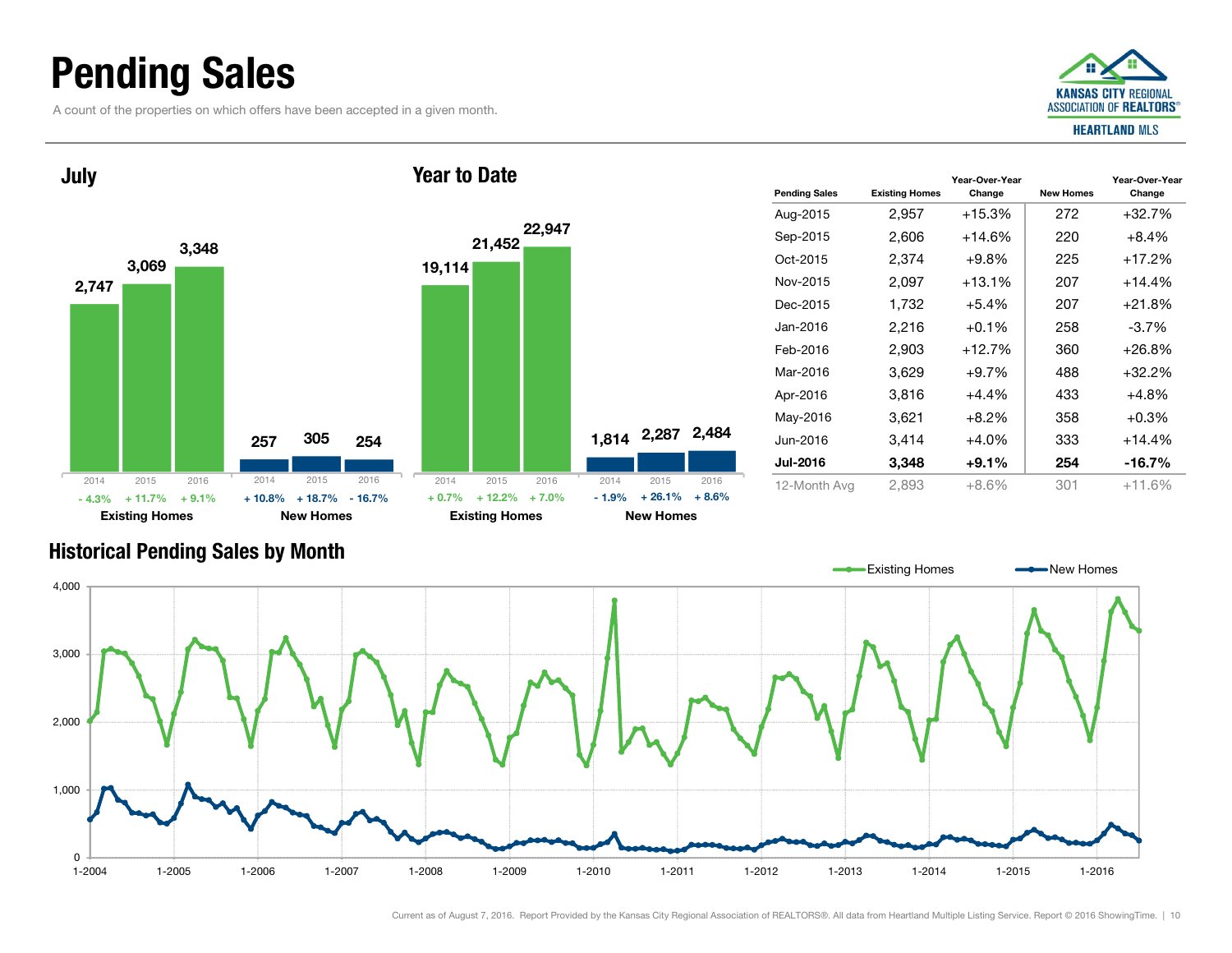### **Inventory**

The number of properties available for sale in active status at the end of a given month.





#### Historical Inventory by Month